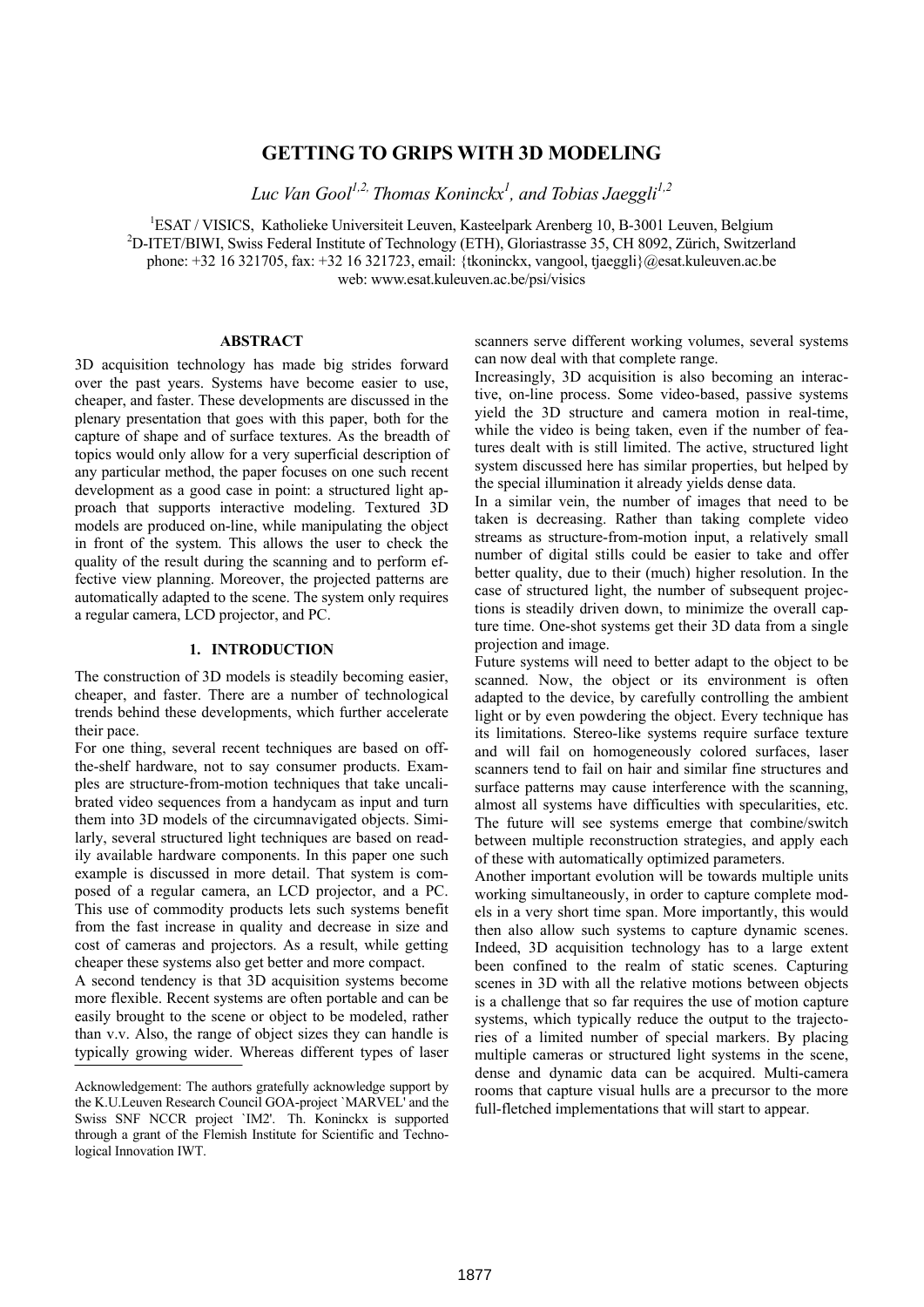The remainder of this paper describes one of the structured light developments we are currently working on, and which tries to take on these challenges. Whereas references to earlier work in general could not be given due to the immense volume of contributions, that particular effort will also be put into the context of the existing literature.

#### **2. ON-LINE STRUCTURED LIGHT METHOD**

From now on we focus on one particular development in our current work, namely a structured light approach intended to make active scanning cheaper, easier, and faster. Its main feature is that models are built on-line.

Cost is reduced by using off-the-shelf, consumer-grade components only. A PC, camera and an LCD projector are the only hardware required. Ease of use derives from the intuitive interaction with the system, where the model is



Figure 1: An overview of the acquisition and modelling pipeline. Top left: the setup while scanning a tablet with a dog head. Right: partial reconstructions coming from the scanner. Bottom left: an integrated model (shaded, no texture) based on approximately 600K triangles.

built by letting the user manipulate the object in front of the scanner – hence the paper's title - and by providing immediate visual feedback. The latter obviously implies that the system should also be fast. This is achieved by combining two scanning modes. During manipulation the object is moving, and scanning is based on a single frame structured light method, which puts out 3D patches in real-time. This realtime data stream is presented on a monitor. As soon as the user is happy with the current pose, s/he keeps the object still. This triggers the system to switch to the second scanning mode. This produces higher quality 3D patches (range maps) based on a time sequence of projected patterns. Only these higher quality patches are integrated into the actual 3D model. The real-time patches streaming in during the single frame mode are shown aligned to the partially built up model. Of these, only the last patch is visualized, and this in a distinct color to indicate the current 'region of interest' on the object. This helps in keeping the overview of the parts already modeled and in deciding where the next multi-frame patch should be acquired in order to further complete the model. The visual feedback provided by the system is also crucial in checking the quality of the model, and to fill in holes immediately during the same scanning session, while this is still easy.

#### **3. PREVIOUS WORK**

There are two aspects of the proposed system where contenders have been rare. On the one hand, the system provides 3D data online, and also registers and visualizes these on the fly. On the other hand the system adapts its strategy to the scene content. We discuss these aspects in turn.

Although there is a substantial body of work on offline structured light techniques [1], relatively few provide their 3D output fast and online.

This said, the system presented here is not the first, nor the only one within its category. The system probably coming closest has been developed by Rusinkiewicz *et al.* [10]. Range data are obtained fast using a predefined, time-coded series of projection patterns. The acquisition speed allows for a slow motion of the scanned object. Surface texture is not captured. Popescu *et al.* have presented a hand-held scene modeling device, based on the projection of a fixed and rather sparse set of laser dots. This system also captures texture, but its resolution is still rather low, limiting its use to smooth surfaces. Tubic *et al.* [4] describe a similar hand held approach, providing higher resolution but no texture.

The resulting integrated surface is available at the moment of scanning, but the acquisition speed is limited because it only digitizes a small part of the surface per frame. As in our work and in that of Rusinkiewicz *et al.*, Blais *et al.* [5] also propose a system to which a hand-held object is presented. This powerful system uses fast autosynchronised laser-triangulation. Medium speed but very accurate acquisition puts the focus more on metrology and less on modeling. Another aspect of the work by Rusinkiewicz *et al.* and that presented in this paper, is that the acquired 3D patches are integrated on the fly.

The amount of work on structured light approaches that adapt their pattern(s) to the scene content has so far been more limited still. A color coded structured light approach (a continuation based on the initial work of [6]) in which the number of projection patterns and as such the noise margins are adapted to the actual noise level was proposed by Caspi et al. [7]. Related to this Horn et al. [8] proposed a technique to design an optimal sequential structured light pattern of length K. The work of Zhang *et al.* [9] is also based on color coding. They use a very nice dynamic programming based labeling to solve the correspondence problem in a single frame mode. Results however are only available offline. In case high-resolution scans are needed a scanning mode based on multiple images is used.

To the best of our knowledge, the proposed system is the first to combine self-adaptive and online structured light features.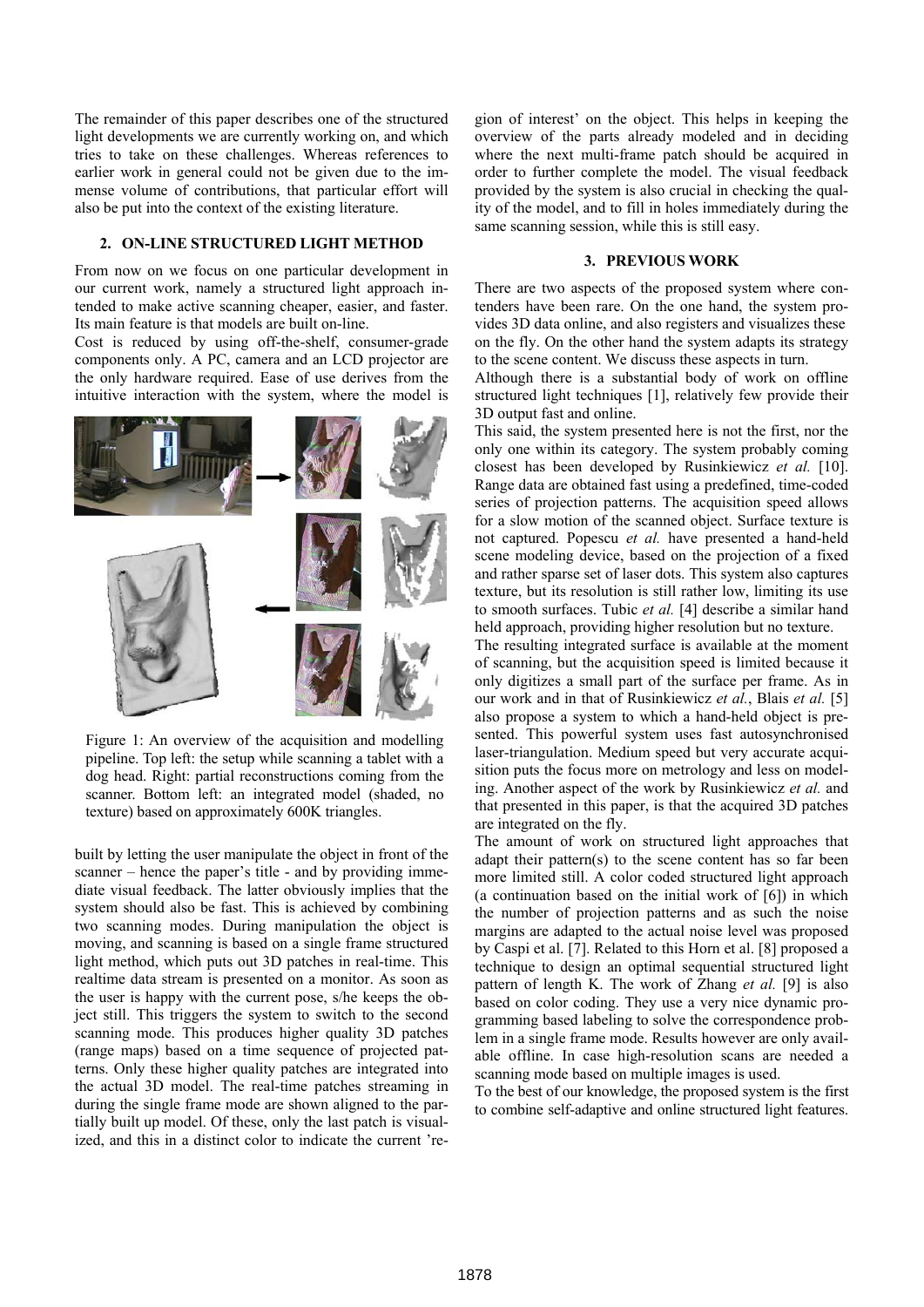

Figure 2: The 3D-Model Acquisition Pipeline, comprised of an online and an offline block. Online a crude model is built up and displayed on the fly in order to inform the user about the current status of the scanning process. Offline a high quality model is constructed.

# **4. MODEL ACQUISITION PIPELINE**

Fig. 2 shows an overview of the proposed 3D modeling pipeline. Acquisition starts with presenting an object to the scanner (0). After grabbing an image with structured illumination (1) depth information is computed (2). Feedback from the range computation module to the pattern generation allows to optimize the pattern for the current object. The acquired surface patches are fed into a registration module (3), which presents the user with a preview of the partially reconstructed model.

The system automatically switches between two modes of operation based on motion detection (4):

- *tracking mode:* If the object is moving, range computation is based on real-time single frame acquisition. This allows to track the moving object and to update the estimate of its position. The last acquired scan is rendered in a different color to inform the user about the current view-angle with respect to the model. Subsequent scans are 'tracked' over the model built up so far. As these scans are possibly of lower quality, they are *not* used in the final model.
- • *acquisition mode:* A high quality scan is automatically taken if the object stops moving, i.e. when kept still by the user. At that point a more accurate scan is made, based on a time series of projections. This scan is aligned and added to the model. The final model consists only of these high quality scans.

The scans of the first type are mainly intended for view planning and to avoid that the registration module would have to deal with large transformations between consecutive shots. As said, the second type of scans, are the ones used for the actual modeling. When enough such data have been acquired, the 3D textured model can then be refined in an extra, offline post-processing step, without user intervention.

In some situations, the user may wish to intervene manually during the online scanning (5), e.g. to remove individual scans. In addition, some objects are difficult to scan without interruption. An example is a thin planar object of which both front and back should be scanned. We won't be able to make a series of consecutive registrations which allow changing from the front to the back. Therefore the system offers the possibility to start a new sequence and register multiple partial 3D models later. The user can indicate such intentions by pushing a button on the PC's keyboard. Currently, the hands are either kept outside the field of view or are hidden by wearing black gloves. The user can artificially reduce the field of view by specifying a mask which invalidates part of the input image to remove disturbing structures in the environment.

#### **4.1 Range acquisition**

Range acquisition by the system is triangulation based. In the tracking mode, a single pattern is projected and range maps are generated at ca. 10 Hz. The pattern consists of black, parallel stripes on a white background. Colored 'code lines' transversal to the stripes yield a code for their unique identification. The structure of this pattern as well as the algorithm for the fast shape extraction are explained in [12]. There it is also described how the colors of the code lines, their number, as well as the width of the stripes are adapted online to the scene content. Here we need to introduce this pattern because of the role of the 'code points' – these are the points where the colored code lines intersect the stripes – in the decision to switch from tracking mode to acquisition mode. In the acquisition mode a traditional series of Gray encoded binary patterns [1] is projected.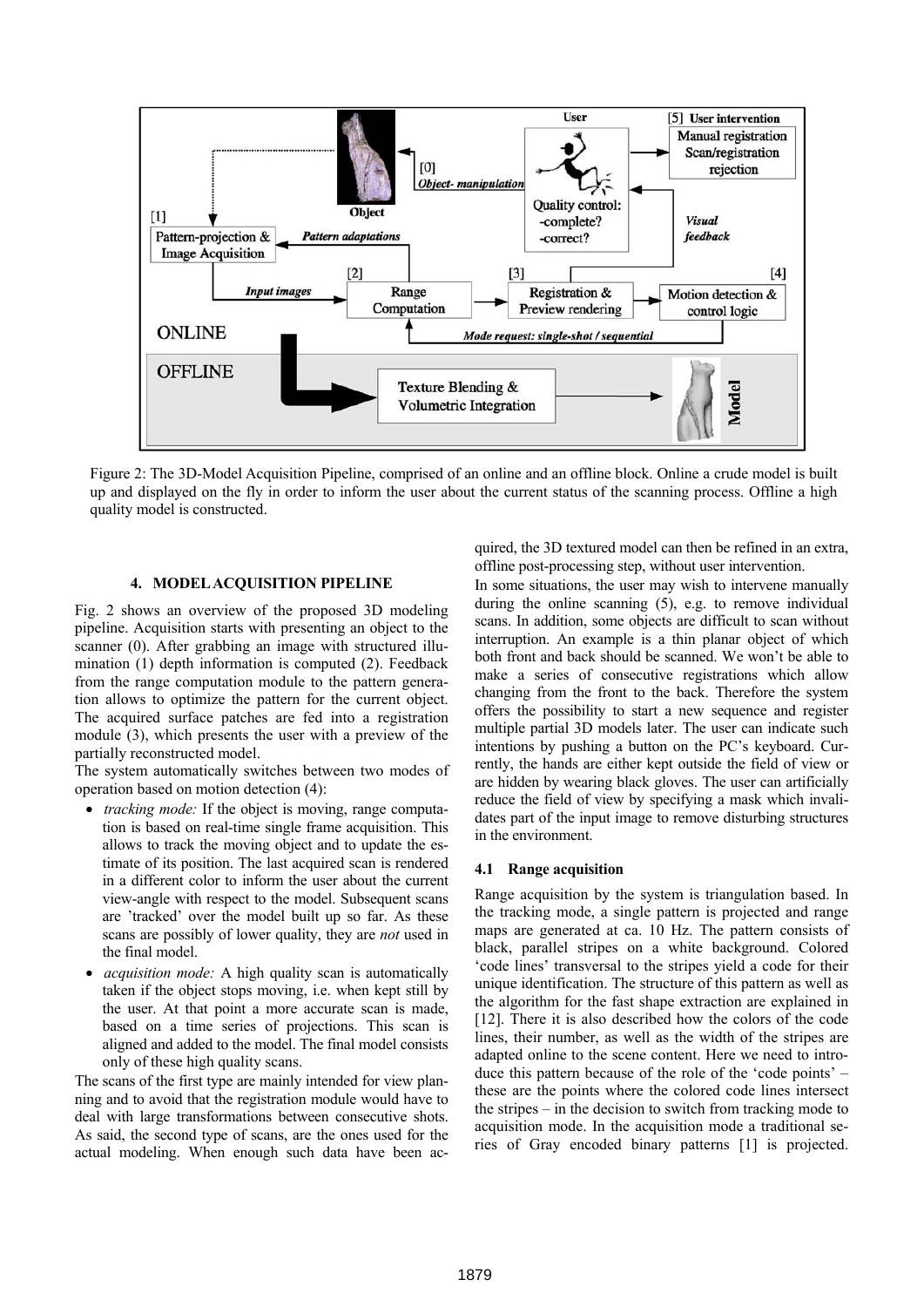The decision to switch between the modes is based on the following, simple motion detection algorithm. After the initial detection (see [12]) of the code points  $x_{code,ij}$  with  $i: 1 \rightarrow n$  the identifier of the generating code line  $l_{code,i}$ , and  $j: 1 \rightarrow m$  the identifier of the corresponding stripe boundaries  $S_j$  we run the following predictor corrector style algorithm to keep track of these points over time:

- a predictor line  $l_{predictor, i}$  is fitted to each set of code points  $x'_{i,j}$  in the previous frame that belong to the same code line (i.e. regression over all intersections of one code line with the different stripes). Grouping of code points into such sets is a by-product of the stripe identification algorithm in [12]. Fitting a straight line is sufficient for our purposes.
- the intersections  $l_{\text{predictor},i} \cap S_j, \forall j$  yield predicted code points  $x_{i,j}^{\prime\prime}$  in the current frame. Their positions are refined to positions  $x_{i,j}$  by convolving the image data around the position of  $S_j$  with the [5  $\times$  7] environment of the projection pattern around the code point. This matched filter approach yields the new  $x_{i,j}$  where the maximum response is found. The search is confined to a local neighborhood around the predicted positions.
- for every  $x_{i,j}$  we search the closest match  $x'_{i,j'}$  obeying the epipolar geometry between the current and the previous frame. The motion of a stripe  $S_j$  is limited given the frame-rate (between 10 and 20 fps dependent on scene complexity). This again allows the system to restrict the size of the search region.
- the matches between  $x_{i,j}$  and  $x'_{i,j'}$  are filtered by imposing that a consistent labeling between the current set of stripes is transferred in a consistent way to the previous labeling. Code points on the same stripe should remain on the same stripe in the previous frame.

The median distance between all  $x_{i,j}$  and  $x'_{i,j'}$  provides us

with an inter-frame translation vector. This translation vector is fed into a Kalman filter, with 2D image position and motion as a state vector. The filter allows to distinguish between jitter and real motion, as a difference between random and systematic deviations from immobility.

At this point the system can decide when a safe transition from *tracking mode* to *acquisition mode* can be made. The constraint is that the median distance should be smaller than the stripe width. In this case reconstruction is not affected, otherwise strong artefacts will result. After returning from *acquisition mode* to *tracking mode* it is checked if the object was really immobile during the sequential acquisition. This validates the current scan.

#### **4.2 Registration and rendering**

The task of the *registration & rendering* module is to compute for each new scan the correct 6 DOF transformation with respect to the model-centered coordinate frame and render the currently accumulated scans as a preview of the final model.

In the following description,  $M_t$  refers to a range scan taken at time *t* and  $T_t$  refers to the corresponding transformation to bring this scan into the model-centered coordinate frame. The model-centered coordinate frame is chosen equal to the first scan's coordinate frame  $(T_0 = I)$ . At each time step  $t$ , the relative transformation  $T<sub>t</sub>$  between an incoming scan  $M_t$  and the reference scan  $M_0$  is computed. As the scanner is operating at a high frame-rate in *tracking mode*, changes in the transformation *T* between successive frames can assumed to be small. Therefore  $T_{t-1}$  can be used as an initial estimate of the transformation  $T<sub>t</sub>$ . For each incoming frame, pair-wise alignment is performed with one of the previously accumulated high-quality scans, as follows:

- We select from the list of accumulated high quality scans, one scan  $M_i$  as the base scan for the alignment. We choose the scan  $M_i$  which minimizes  $d(T_i, T_i)$ , with  $d(.,.)$  the distance between the camera centers corresponding to the two transformations.
- $M_t$  is aligned with  $M_i$  using a fast variant of the ICP algorithm [10, 14, 15]. As  $T_{t-1}$  is used as initial estimate of  $T<sub>t</sub>$ , the initial estimate for the pair-wise alignment is  $(T_i)^{-1} * T_{t-1}$  $(T_i)^{-1} * T_{t-1}$ .
- Given the relative transformation  $T'$  between  $M_t$  and  $M_i$  as a result of the pair-wise alignment,  $T_t$  can be computed as  $T_t = T_i * T'$ .

The set of accumulated high-quality scans can be seen as a graph, with the scans representing the nodes. The relative transformations originating from pair-wise alignment represent the edges. As each incoming scan has been aligned with exactly *one* base-scan, this graph takes the form of a tree, with  $M_0$  as a root. The fact that at each time-step  $t$  a new

scan  $M_i$  is chosen to align, reduces accumulation of registration errors in the following way. Suppose that each incoming scan would only be aligned to the last acquired high quality scan. In this case, the tree becomes degenerate. It only contains a single branch of length  $N-1$ , with  $N$  the number of acquired high-quality scans. The transformation of the (only) leave of this graph has been computed by concatenating *N* − 1 relative transformations. As each of these transformations have a finite accuracy, the transformation of the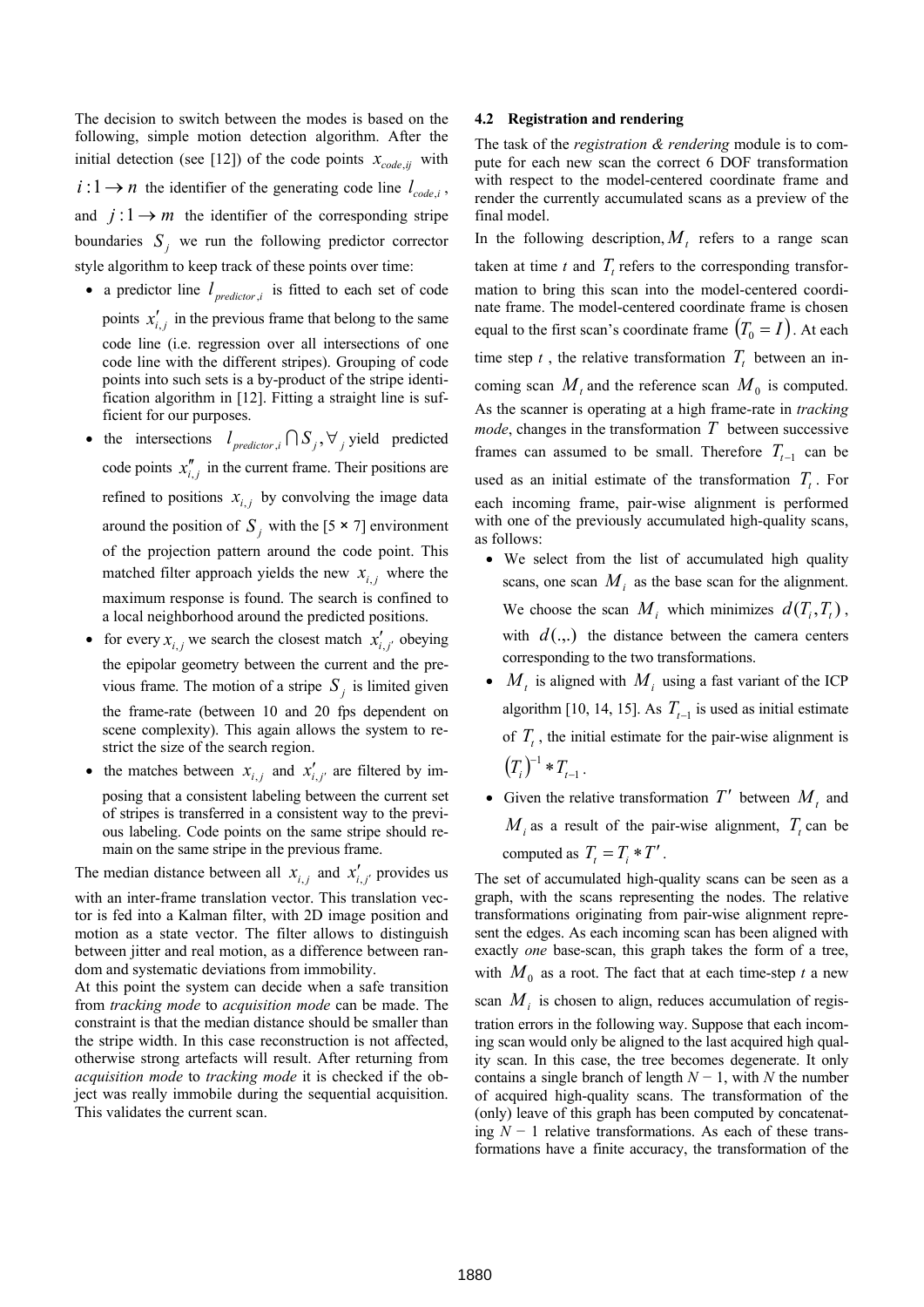leave-scan will suffer from accumulation of errors. By selecting the scan  $M_i$  to align to, we are able to build a reasonably balanced tree rather than the described degenerate one. As the branches of a balanced tree have a length approx. *~* log(N), accumulation of errors is reduced a priori.

# **4.3 Offline texture and scan integration**

The proposed online acquisition pipeline delivers a number of registered range scans. Our online registration focuses on speed rather than highest possible accuracy. Therefore the registration can be improved offline by performing a multiview registration. Experience showed that quality of both range data coming from the *acquisition mode* and on line registration is high enough (see also results section) to yield good 3D models using standard post-processing techniques [16, 17, 18].

# **5. RESULTS**

**Accuracy** : In order to get a good model out of the pipeline, we need:

- 'large scale' accuracy: systematic errors on the scan data, render integration into a single model impossible.
- 'differential' accuracy: resolution should be high enough to digitize fine geometric details.
- registration accuracy: the drift introduced by online registration should be smaller than what can be corrected during fine registration by an offline multi-view registration algorithm.

These conditions are checked by comparing known geometry with the data resulting from scanning. The same is done for registration.

The *systematic error* on a single scan is measured by digitizing two planes under a square angle. Both are covered by a checkerboard pattern which facilitates accurate localization in 3D-space of their vertices. This localization and the known geometry provide us with 'ground truth' data. Figure 3 shows the result. For the black checks no reconstruction is made. The left column shows the scanned geometry (A) and the deviation from the ground truth data (B and color in A, B). The error distribution (fig. 3 C) and table 1 confirm that the scans are unbiased and mainly reside within  $0.5$  mm from the true geometry.<sup>1</sup> 'Strong textures' have the tendency to introduce a slight increase in error as illustrated by the darker colors on the edges of the checks. This also explains a slightly higher noise level in this experiment than in the next one.

The *resolution* is checked by measuring a staircase with an exponential profile. The data of a random intersection is plotted in figure3 (D). A difference in height of 200 *µ*m is

|<br>|<br>|  $\frac{1}{1}$  Given the current distance and volume.

Error 
$$
\sigma_Z \approx \frac{Z^2}{fD} \sigma_{\text{detection}}
$$

visible. The first stair of 100 *µ*m still introduces a visual artefact in the rendering, but is largely submerged under the noise level.

*Registration* was validated by making a sequence of which we know how the scans should align. By scanning an object rotating on a turntable, camera centers are known to lie on a circle and should be coplanar. This is shown in figure 3 (E,F). No prior knowledge about the motion was used in the estimation. The fact that the estimated trajectory of camera centers closes on itself is a strong indication that accumulation of registration errors is small.

**Models** : Figure 4 shows some models generated by our acquisition pipeline. All models are shown with and without texture. A reference photograph allows to evaluate the overall model quality. The 'dog tablet' model is based on approximately 40 range and texture maps in acquisition mode, the 'potato-head' on about 70, and the cat took 25. Given an average acquisition time of less than 0.5 sec for each high quality shot, the total scanning time remains limited.

| mean error:<br>median error:   | $0.034$ mm<br>$0.067$ mm     | stand.deviation:<br>$\# samples$ : | $0.16 \text{ mm}$<br>141503 |
|--------------------------------|------------------------------|------------------------------------|-----------------------------|
| max resolution:                | $200 \ \mu m$                |                                    |                             |
| focal length f:<br>distance Z: | $16 \text{ mm}$<br>$1100$ mm | base line $D$ :                    | $300 \text{ mm}$            |

Table 1: Accuracy of a single range scan

#### **6. SUMMARY AND CONCLUSIONS**

Technology to capture 3D object models is currently making fast progress. Several trends have been highlighted, that make these systems increasingly cheap, flexible, and fast. As a case in point, we have proposed a fast online model acquisition framework based on structured light. 3D data are generated, registered and visualized on the fly. This online behavior provides the user with visual feedback about the ongoing scanning session. The scanner uses line patterns which are automatically adapted to the scene. A second higher-level adaptation is controlled by motion detection, and switches the scanner from single-shot to sequential acquisition mode. The combination of a real-time method for view planning and a time coded approach renders this hybrid acquisition both versatile and robust. Ongoing research focuses on discarding the hands of the user when manipulating the object.

#### **REFERENCES**

[1] J.Batlle, E.Mouaddib and J.Salvi, Recent Pogress in Coded Structured Light as a Technique to Solve the Correspondence Prob: Survey, Pat. Recog. vol 31, nr.7,pp.963-982, 1998.

[3] V.Popescu, E.Sacks and G.Bahmutov, The modelcamera: a hand-held device for interactive modeling, 4'th Int. Conf.on 3-D Digital Imaging and Modeling, pp285-292, 2003.

[4] D.Tubic, P.Hebert, D.Laurendeau, 3D Surface Modeling from Curves, CVPR 2003,pp. I-842-849.

[5] F.Blais, M.Picard, G.Godin, Recursive Model Optimization Using ICP and Free Moving 3D Data Acquisition, 3DIM'03, pp251-259, 2003.

[6] K.Boyer, A.Kak, Color-encoded structured light for rapid active ranging, PAMI, Vol.9, pp.14-28, 1987.